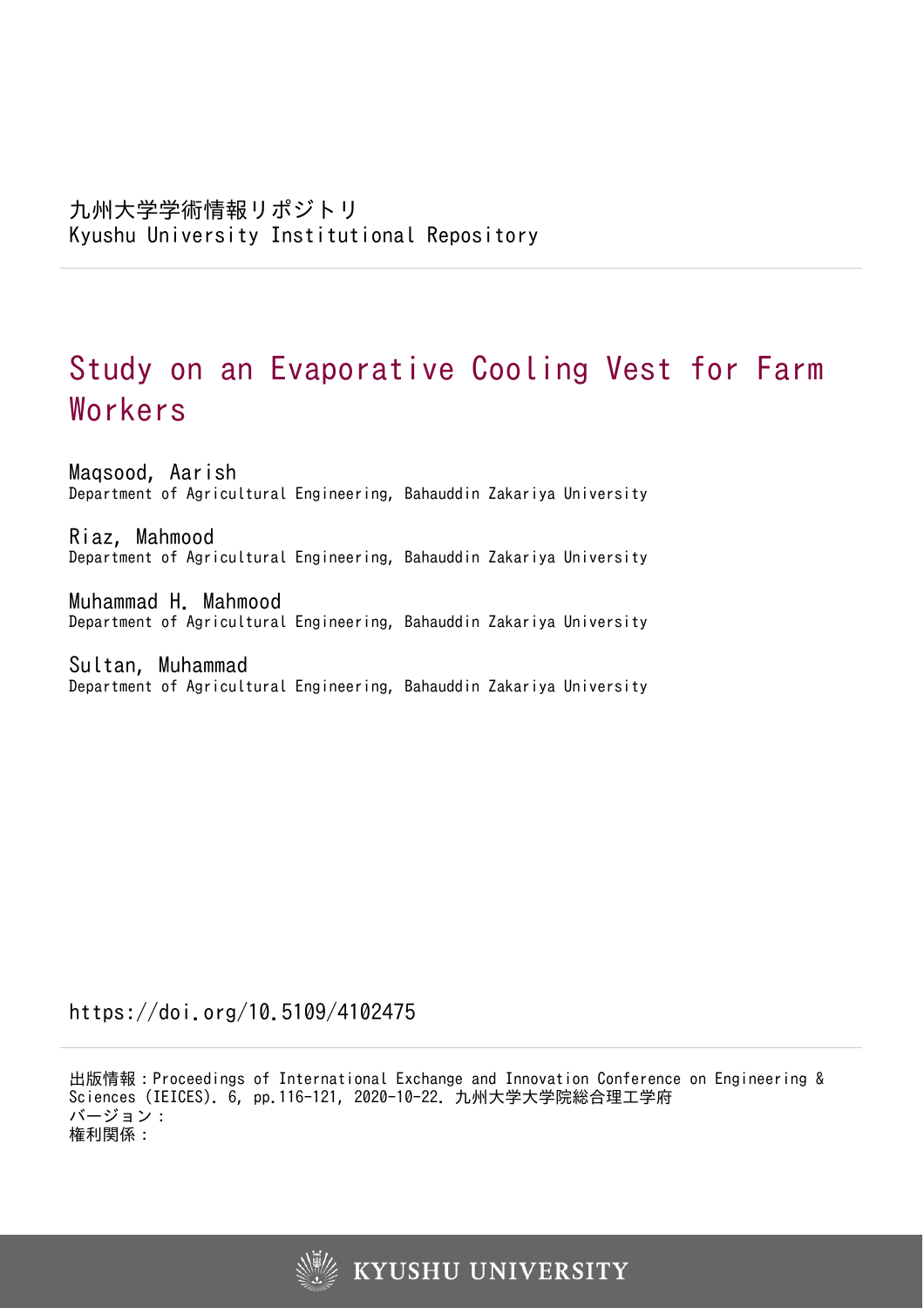# **Study on an Evaporative Cooling Vest for Farm Workers**

Aarish Maqsood<sup>1</sup>, Mahmood Riaz<sup>1,2</sup>, Muhammad H. Mahmood<sup>1,\*</sup>, Muhammad Sultan<sup>1</sup> <sup>1</sup>Department of Agricultural Engineering, Bahauddin Zakariya University, Multan 60800, Pakistan <sup>2</sup>Agricultural Mechanization Research Institute (AMRI), Multan-Punjab, Pakistan \*Corresponding author email: [hamidmahmood@bzu.edu.pk](mailto:hamidmahmood@bzu.edu.pk)

**ABSTRACT:** *The prolonged manifestation of workers working in warm and moist atmospheric conditions results in their decreased labour work productivity, excessive sweating, and heat stress. Flexible and comfortable cooling vests are an appropriate solution to enhance labour work productivity. The study aims to determine the cooling efficiency of the material. A model is developed work on the principle of indirect evaporative cooling (IDEC) provides cooled air without adding humidity i.e. latent heat of vaporization is transferred to working air, which makes more doable over the direct evaporative cooling (DEC). The performance of three different hygroscopic materials is evaluated on the base of the following parameters including ambient air temperature, primary and secondary air temperature, and relative humidity. This study shows that aspen pads have proven to be the most appropriate hygroscopic material in achieving a minimum temperature difference of* 7° *at ambient temperature and relative humidity.*

**Keywords:** Evaporative cooling; farm workers; thermal comfort; cooling vest

### **1. INTRODUCTION**

Farmer workers are commonly subjected to severe heatrelated illnesses due to performing highly intense activities under prolonged exposure to hot and humid environments. Unawareness of broad variations in climate to farmers may have a great influence on their health thus leading to reduced work productivity [1]. Pakistan is likely to be the utmost susceptible countries in Southeast Asia experience the extremely hot climatic conditions. Climatic constrain are prerequisites and fundamental conditions affecting their efficiency and work productivity. Unfortunately, farmers are the most affected community in developing countries due to the inefficient use of productivity and mechanized machines [2]. Environmental heat exhaustion is deemed one of the most health hazards that can increase their debility, coercing them to enhance the idle time and to reduce their work period, consequently losing their working capacity [3]. The majority of farmers facing a lot of difficulties regarding heat stress, subsequently resulting in a significant loss of working efficiency, misfunctioning of the central nervous system, heat cramps, heat illness and heat exhaustion [4]. Cited literature expose previous work of several authors struggling to increase labor work productivity such as preparation of evaporative cooling vest for enhanced labor activity in the hot environment [5], use of the material combination to provide a cool environment to labor for better agricultural activity [6–8], evaluating the effectiveness of cooling vest on workers working in open atmospheric conditions [9,10]. Several different techniques and procedures have been used in the past for developing an efficient cooling vest, the method for developing a cooling vest varies from material to material. The techniques used in past includes Fluid cooling garments (FCGs) [11], Phase change materials (PCMs) [6,12,13], and evaporative techniques [14,15].

The cooling technique should be selected based on ambient conditions (temperature, type of attire, work severity) along with operating conditions (cooling period, the weight of vest, mobility, and compactness) and type of system (area of cooling i.e. torso cooling) [16].

Personal cooling systems are widely used due to hot ambient conditions and applications includes surgeons [17], aerospace and spacesuits [18], chemical warfare conditions [19], industrial environment, astronauts [20], firefighting [21], etc.

FCGs include heat removal employing circulating fluid that acts as a cooling agent hence provide thermal comfort [22]. Circulating fluid moves in the tubes around the torso drive through a mechanical pump by utilizing battery for ensured operation. FCGs provides better cooling efficiency, reliability, and cooling adjustment and capacity in comparison to other cooling techniques. In contrast, increase weight due to heavy components i.e. battery, water storage tank restricts the mobile work and increases the body metabolism hence diminishes the efficiency. On the other hand, PCM comprises anyone of ice, salt, a mixture of sand silt and clay, metallic, and paraffin which releases and absorbs moisture at the desired rate [14]. It can absorb or release heat during the melting of material with a small temperature span. PCM is used in a variety of application includes building structure to regulate the temperature, space industry [23], electronic industry [24], solar cooling and solar power plants [25], solar dryers in the agricultural industry [26], photovoltaic electricity systems [27], preservation of food and pharmaceutical products [28], surgeon comfort [17], waste heat recovery systems [29] and domestic hot water [30]. etc. PCMs have a low working duration and required refrigeration for solidifying to reuse the materials, henceforth reducing the working efficiency. Comparative evaluation of PCM and FCGs reveals PCM as more effective and efficient. Besides they don't require energy for operation [5].

Solid-state cooling is another technique that is frequently used for cooling, based on caloric effect (electro, magneto, baro and elasto) of several materials. Caloric effect is responsible for the change in temperature of specific material depending on actual environmental conditions and thermal conditions which are desired. [31]. Electrocaloric effect produces by the variation in the electric field. When electric field is applied or removed,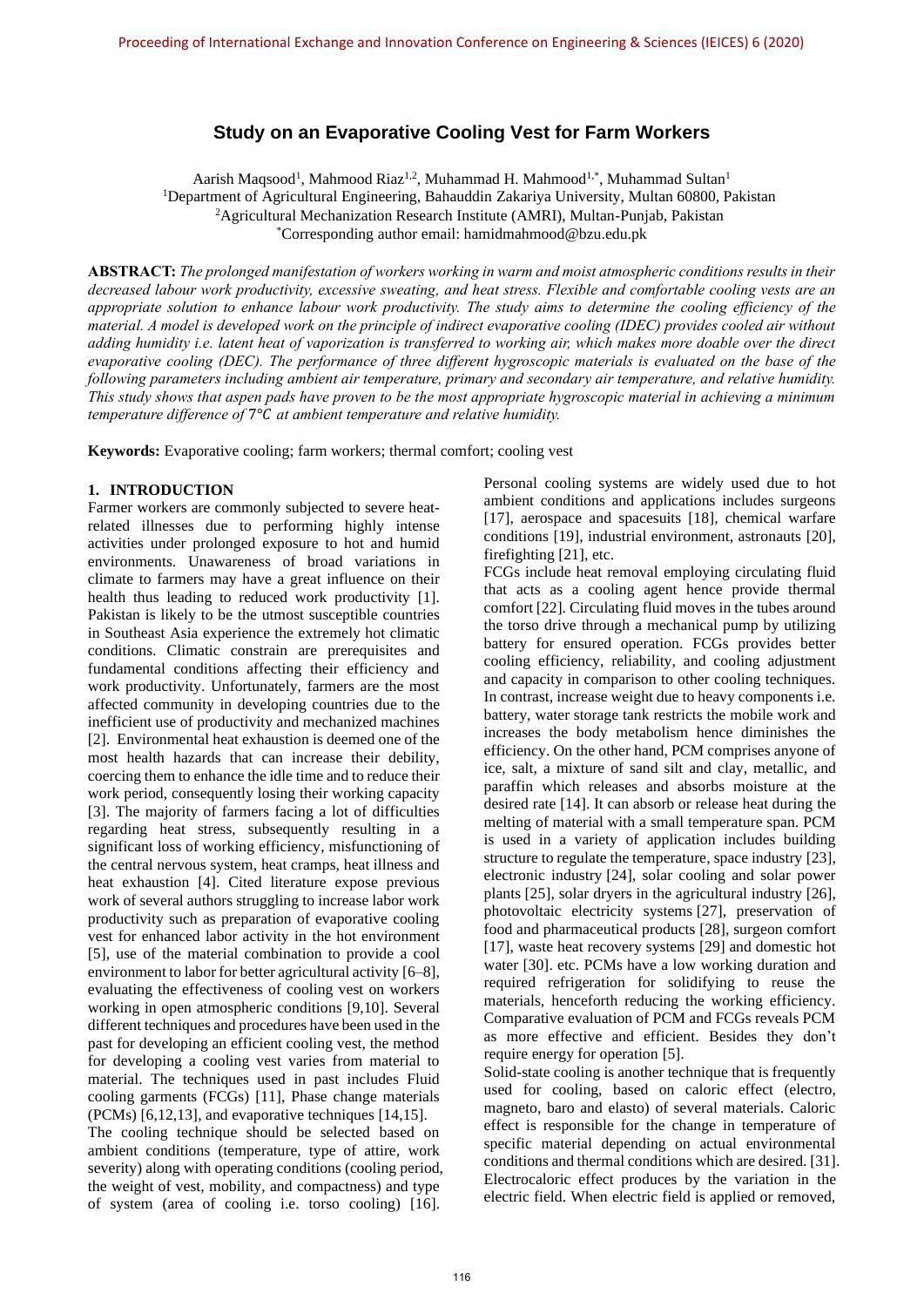its entropy decreases or increases depends upon the organizing and disorder of the inner structure of the material. The electrocaloric prototypes can produce the promising 20 K as the most elevated temperature range estimated by [32] and for magnetocaloric prototypes can produce cooling power up to 3042W or temperature span as large as about 40 K measured by [33].





Fig. 1. Cooling vest based on cooling pads and ventilation fans [10].

Evaporative cooling techniques works on the principle of evaporation of water and heat is transferred from air to water in the form of latent energy, subsequently, the temperature of air cools down. It does not need any power source or energy to provide the desired cooling capacity like fluid cooling and phase change cooling. They can depend on water that is provided manually or sweat produced by the human body. The applications of evaporative cooling includes industrial building [34,35], power plant [36], agriculture storage applications [37] livestock thermal comfort [38], domestic air conditioning [39,40] and green housing air conditions [41].



Fig. 2 A typical direct evaporative cooling technique (a) schematic diagram (b) psychometric representation of DEC technique (reproduced from [46]).

Its limitation is that it is highly dependent on ambient environment temperature, the discrepancy between dry bulb temperature and wet bulb temperature, consumption of water, and cooling efficiency during humid regions [42]. Evaporative cooling techniques are mainly applied to torso areas of the human body [43–45]. The weight of the evaporative cooling garment reached up to 1.5-2 kg and its cost because of fans and fabric [5].



<span id="page-2-0"></span>Fig. 3 A typical indirect evaporative cooling technique (a) schematic diagram (b) psychometric representation of IDEC technique (reproduced from [46]).

The basic principle and features of the direct evaporative cooling technique can be explained in **Error! Reference source not found.**(a) and (b) representing the schematic and psychometric diagram of direct evaporative cooling technique.

The indirect evaporative cooling technique comprises two passages i.e. dry and wet channel. The wet channel is used to cool the product air in a dry channel and produces air at a constant humidity ratio which makes it exceptional and more effective. It saves energy and cost and provides cool air at constant absolute humidity [15]. It usually employs a wet surface and dry stream of air in separate sections by the cool wet sheet as its heat exchanger. The basic principle and features of the indirect evaporative cooling technique can be described from [Fig. 3\(](#page-2-0)a) and (b) demonstrating the schematic and psychometric diagram of direct evaporative cooling technique.

This study aims to develop a lab scale model to study the effectiveness of locally available materials. The IDEC technique is used for the model. Temperature of inlet and outlet of primary and secondary are measured to estimate the effectiveness of material.

#### **2. METHODOLOGY**

The study was conducted in the Department of Agricultural Engineering, Bahauddin Zakariya University, Multan (30.26° N, 71.51° E). The tests were performed in November last year. In the preparation of vests, a verity of hygroscopic materials can be used. Selected materials are cotton, felt, and aspen. Selection of materials based on adsorption capacity of materials. The proposed model is used to evaluate the cooling efficiency of prescribed materials. In the fabrication of IDEC model acrylic plastic, aluminum tube, fans, cotton, felt and aspen pads are used as shown i[n Fig](#page-3-0)**.** 4. From the experimental setup, only product air temperature data has been collected to evaluate the cooling efficiency of the material. Humidity ratio, vapor pressure, and cooling efficiency can be calculated by using the given relationships: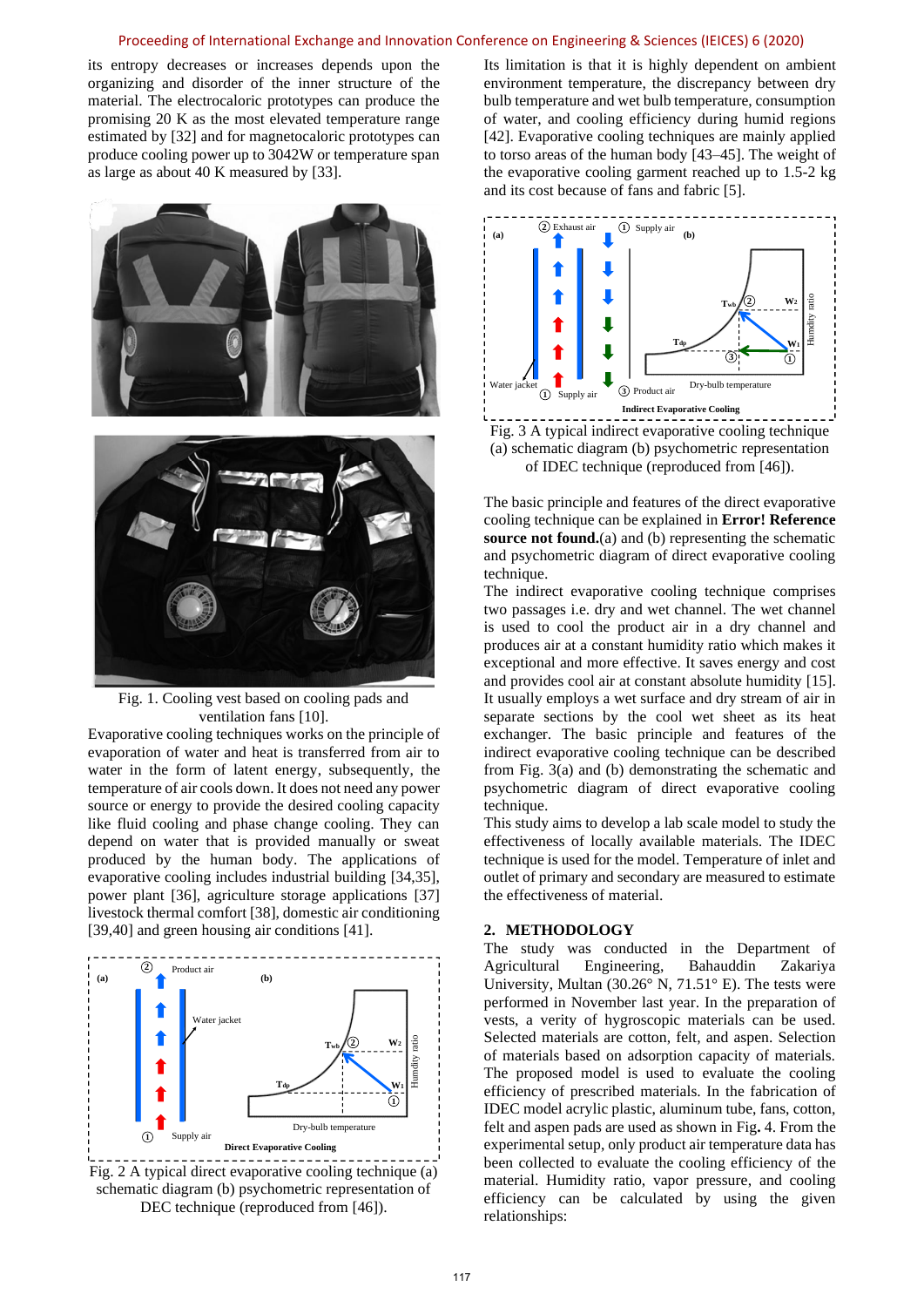$$
p_v = p_w - \left[ \frac{(p_b - p_w)(t_d - t_w)}{1533 - 1.44t_w} \right] \tag{1}
$$

$$
W = \frac{0.622p_v}{p_b - p_v}
$$
 (2)  

$$
F = \frac{T_a - T_e}{T_a - T_e} \times 100
$$
 (3)

$$
E = \frac{t_a - t_e}{T_a - t_w} \times 100\tag{3}
$$

Where  $p_v$ ,  $p_w$  and  $p_b$  represents the vapour pressure at dry bulb temperature, vapour pressure at wet bulb temperature, barometric pressure and W, Te, and E represent the humidity ratio, product air temperature and cooling efficiency, respectively.



<span id="page-3-0"></span>The proposed model is composed of four major parts: the insulating wall, the hygroscopic material, the water tank, and the primary air channel. The exterior of the model is rendered with acrylic plastic to establish a barrier between the ambient air and the product air within the prototype. The center layer is made of moisture-wicking texture, the primary objective behind which is to build the evaporation rate by reaching the air. The air is allowed to move around the hygroscopic material that allows the heat and mass exchange between air and moisture and it is wrapped on the aluminum tube. The cooling effect depends upon the latent heat of vaporization and temperature difference between water and air. Water evaporates as it absorbs the heat from the air. It causes to increase in humidity while decreasing the temperature of the air. Consequently, the temperature of the aluminum tube is cooled down. There are three hygroscopic materials used in this test. Cotton felt and aspen pads. The water tank of the model is used to drop water under gravity through the orifice, which directly falls on the hygroscopic material. The primary air channel is used to mass and heat transfer between air and aluminum tube and the air is allowed to pass through it.

#### **3. RESULT AND DISCUSSION**

The proposed model is based on the IDEC technique which is usually invested by ambient conditions, mainly the difference of wet bulb temperature and dry bulb temperature. The inlet air temperature and RH to a single channel or dry channel are 25° C and 65% RH.

[Table 1.](#page-3-1) shows the temperature difference between the primary air channel and the secondary air channel. And [Table 2.](#page-3-2) shows the humidity ratio difference between the primary air channel and the secondary air channel. The air comes from the primary channel is at low temperature and the same humidity ratio because only heat flow occurs between air and aluminum tube. The air comes from the secondary air channel is at high humidity ratio, high relative humidity, and low temperature.

<span id="page-3-1"></span>Table 1. The temperature difference between primary and secondary channel

| Materials     | Inlet<br>temp. | Primary<br>air<br>outlet temp. | Secondary air<br>outlet temp. |
|---------------|----------------|--------------------------------|-------------------------------|
| Cotton        | $25^{\circ}$ C | $23.5^{\circ}$ C               | $21^{\circ}$ C                |
| Felt          | $25^{\circ}$ C | $24^{\circ}$ C                 | $21.5^{\circ}$ C              |
| Aspen<br>pads | $25^{\circ}$ C | $22^{\circ}$ C                 | $20^{\circ}$ C                |

<span id="page-3-2"></span>Table 2. Relative humidity difference between primary and secondary channel

| Materials     | Inlet<br>humidity | Primary<br>air<br>outlet<br>humidity | Secondary<br>air<br>outlet<br>humidity |
|---------------|-------------------|--------------------------------------|----------------------------------------|
| Cotton        | 65%               | 66%                                  | 75%                                    |
| Felt          | 65%               | 68%                                  | 77%                                    |
| Aspen<br>pads | 65%               | 70%                                  | 81%                                    |

[Fig. 5](#page-4-0) illustrates the temperature variation among various materials under the IDEC prototype model at ambient temperature. It has been found that the minimum reduction of the temperature of the aspen pad is 22° C without added humidity. Aspen pad shows the best hygroscopic material with a cooling efficiency of 63.8% while the humidity ratio remains the same in all materials is 12.4g of moisture/kg of dry air.

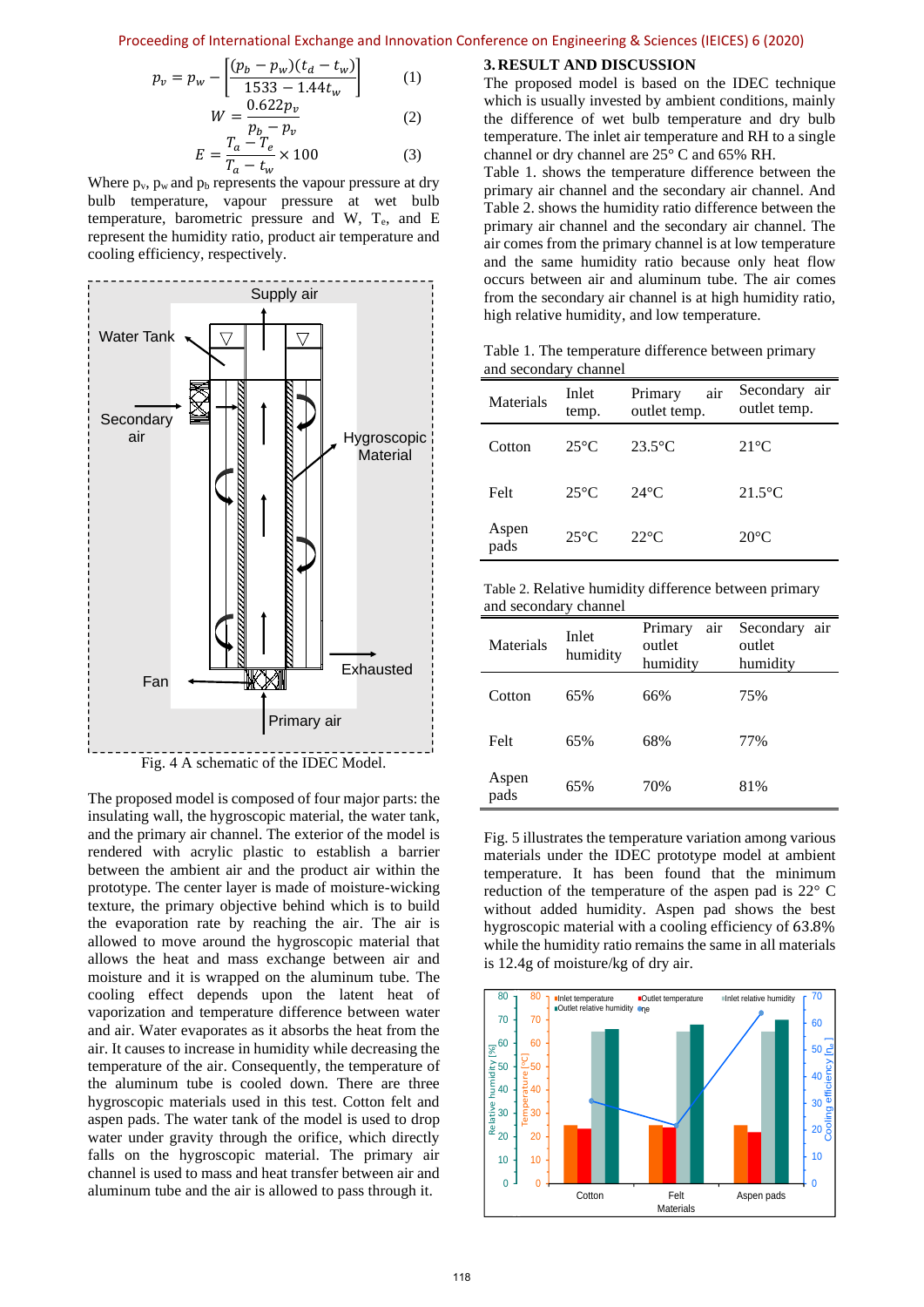<span id="page-4-0"></span>Fig. 5 Performance comparison of different materials.

#### **4. CONCLUSION**

The focus of this study is to find such kind material and vest which has less weight, compactness, and economical to farm worker. Aspen pad is the best with a cooling efficiency of 63.8% . The test was conducted in the winter season, in which temperature is low and relative humidity is high. That's why results are not much effective. The limitation is that it is effective only in hot and dry conditions. It is expected to temperature difference would reach 7° C in hot ambient conditions.

# **5. REFERENCES**

- [1] Singh S, Ahlawat S, Sanwal S. Effect of Heat Stress on Farm Workers – A Review. Int J Curr Microbiol Appl Sci 2018;7:2397–401. https://doi.org/10.20546/ijcmas.2018.710.278.
- [2] Fahad S, Wang J. Climate change, vulnerability, and its impacts in rural Pakistan: a review. Environ Sci Pollut Res 2020;27:1334–8. https://doi.org/10.1007/s11356-019-06878-1.
- [3] Frimpong K, Eddie Van Etten EJ, Oosthuzien J, Fannam Nunfam V. Heat exposure on farmers in northeast Ghana. Int J Biometeorol 2017;61:397–406. https://doi.org/10.1007/s00484-016-1219-7.
- [4] Miller VS, Bates GP. The thermal work limit is a simple reliable heat index for the protection of workers in thermally stressful environments. Ann Occup Hyg 2007;51:553–61. https://doi.org/10.1093/annhyg/mem035.
- [5] Raad R, Itani M, Ghaddar N, Ghali K. A novel M-cycle evaporative cooling vest for enhanced comfort of active human in hot environment. Int J Therm Sci 2019;142:1–13. https://doi.org/10.1016/j.ijthermalsci.2019.04.01  $\Omega$
- [6] Itani M, Ghaddar N, Ghali K, Ouahrani D, Chakroun W. Cooling vest with optimized PCM arrangement targeting torso sensitive areas that trigger comfort when cooled for improving human comfort in hot conditions. Energy Build 2017;139:417–25.

https://doi.org/10.1016/j.enbuild.2017.01.036.

- [7] Itani M, Ouahrani D, Ghaddar N, Ghali K, Chakroun W. The effect of PCM placement on torso cooling vest for an active human in hot environment. Build Environ 2016;107:29–42. https://doi.org/10.1016/j.buildenv.2016.07.018.
- [8] Hamdan H, Ghaddar N, Ouahrani D, Ghali K, Itani M. PCM cooling vest for improving thermal comfort in hot environment. Int J Therm Sci 2016;102:154–67. https://doi.org/10.1016/j.ijthermalsci.2015.12.00 1.
- [9] Zhao Y, Yi W, Albert P, Chan C, Wong FKW, Yam MCH. Evaluating the Physiological and Perceptual Responses of Wearing a Newly Designed Cooling Vest for Construction Workers 2017:1–19. https://doi.org/10.1093/annweh/wxx055.
- [10] Yi W, Zhao Y, Albert P, Chan C. Evaluating the Effectiveness of Cooling Vest in a Hot and Humid Environment 2018;61:481–94.

https://doi.org/10.1093/annweh/wxx007.

- [11] Bartkowiak G, Dąbrowska A, Włodarczyk B. Construction of a garment for an integrated liquid cooling system. Text Res J 2015;85:1809–16. https://doi.org/10.1177/0040517515576324.
- [12] Akeiber H, Nejat P, Majid MZA, Wahid MA, Jomehzadeh F, Zeynali Famileh I, et al. A review on phase change material (PCM) for sustainable passive cooling in building envelopes. Renew Sustain Energy Rev 2016;60:1470–97. https://doi.org/https://doi.org/10.1016/j.rser.201 6.03.036.
- [13] Ouahrani D, Itani M, Ghaddar N, Ghali K, Khater B. Experimental study on using PCMs of different melting temperatures in one cooling vest to reduce its weight and improve comfort. Energy Build 2017;155:533–45. https://doi.org/10.1016/j.enbuild.2017.09.057.
- [14] Yang Y, Stapleton J, Diagne BT, Kenny GP, Lan CQ. Man-portable personal cooling garment based on vacuum desiccant cooling. Appl Therm Eng 2012;47:18–24. https://doi.org/10.1016/j.applthermaleng.2012.0 4.012.
- [15] Heidarinejad G, Moshari S. Novel modeling of an indirect evaporative cooling system with cross-flow configuration. Energy Build 2015;92:351–62.
- https://doi.org/10.1016/j.enbuild.2015.01.034. [16] Nunneley SA. Water cooled garments: A review. Space Life Sci 1970;2:335–60. https://doi.org/10.1007/BF00929293.
- [17] Langø T, Nesbakken R, Færevik H, Holbø K, Reitan J, Yavuz Y, et al. Cooling vest for improving surgeons' thermal comfort: A multidisciplinary design project. Minim Invasive Ther Allied Technol 2009;18:20–9. https://doi.org/10.1080/13645700802649383.
- [18] Guo T, Shang B, Duan B, Luo X. Design and testing of a liquid cooled garment for hot environments. J Therm Biol 2015;49–50:47–54. https://doi.org/10.1016/j.jtherbio.2015.01.003.
- [19] Shapiro Y, Pandolf KB, Sawka MN, Toner MM, Winsmann FR, Goldman RF. Auxiliary cooling: Comparison of air-cooled vs. watercooled vests in hot-dry and hot-wet environments. Aviat Sp Environ Med 1982;53:785–9.
- [20] Webbon B, Williams B, Kirk P, Elkins W, Stein R. A Portable Personal Cooling System for Mine Rescue Operations. J Manuf Sci Eng Trans ASME 1978;100:53–9. https://doi.org/10.1115/1.3439346.
- [21] Bennett BL, Hagan RD, Huey KA, Minson C, Cain D. Comparison of two cool vests on heatstrain reduction while wearing a firefighting ensemble. Eur J Appl Physiol Occup Physiol 1995;70:322–8. https://doi.org/10.1007/BF00865029.
- [22] Wang T, Wang L, Bai L, Lin G, Bu X, Liu X, et al. Experimental study on the performance of a liquid cooling garment with the application of MEPCMS. Energy Convers Manag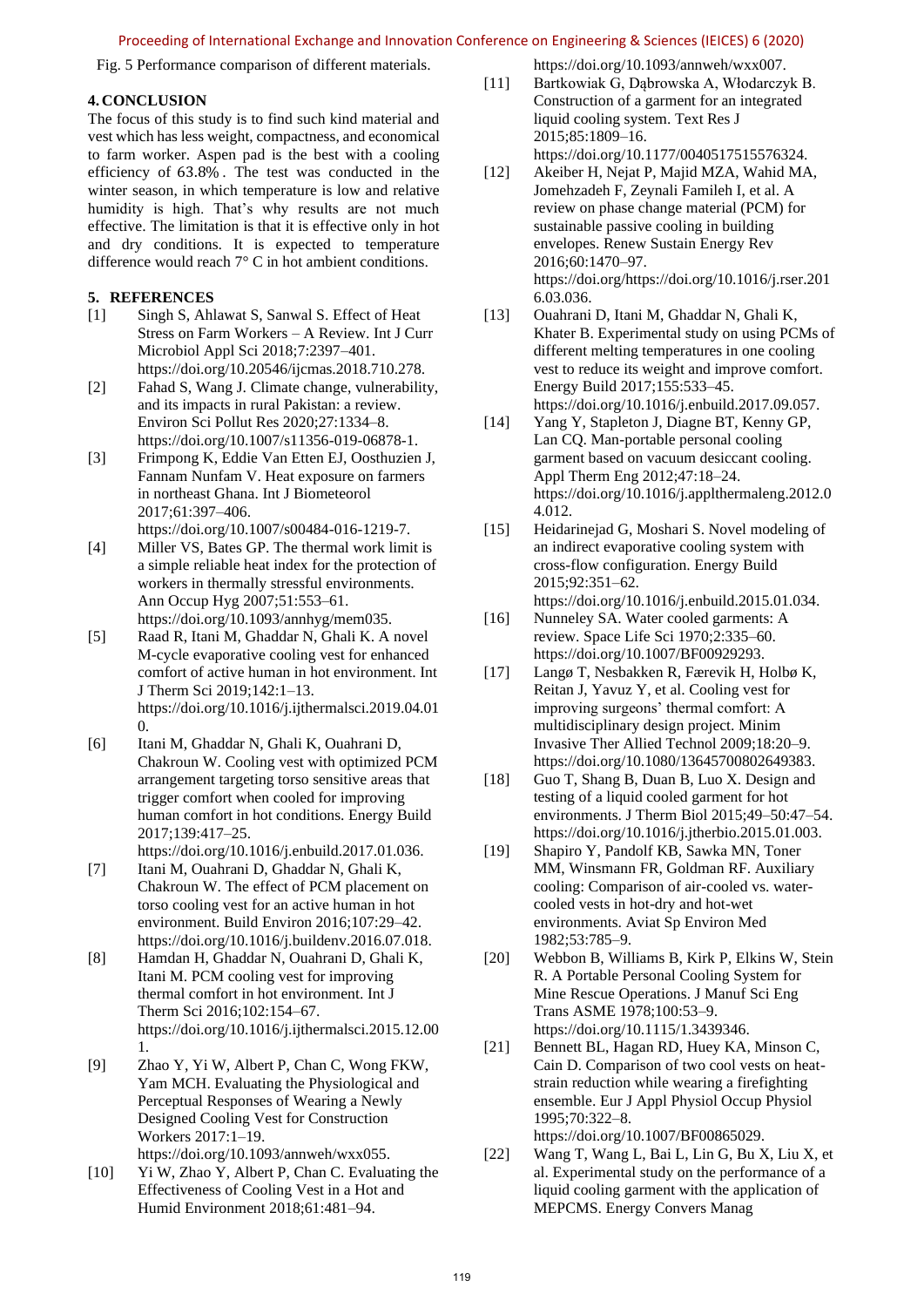2015;103:943–57.

https://doi.org/10.1016/j.enconman.2015.07.043

- . [23] Zhou Z, Zhang Z, Zuo J, Huang K, Zhang L. Phase change materials for solar thermal energy storage in residential buildings in cold climate. Renew Sustain Energy Rev 2015;48:692–703. https://doi.org/https://doi.org/10.1016/j.rser.201 5.04.048.
- [24] Dhaidan NS, Khodadadi JM. Melting and convection of phase change materials in different shape containers: A review. Renew Sustain Energy Rev 2015;43:449–77. https://doi.org/https://doi.org/10.1016/j.rser.201 4.11.017.
- [25] Aydin D, Casey SP, Riffat S. The latest advancements on thermochemical heat storage systems. Renew Sustain Energy Rev 2015;41:356–67. https://doi.org/https://doi.org/10.1016/j.rser.201 4.08.054.
- [26] Shalaby SM, Bek MA, El-Sebaii AA. Solar dryers with PCM as energy storage medium: A review. Renew Sustain Energy Rev 2014;33:110–6. https://doi.org/https://doi.org/10.1016/j.rser.201 4.01.073.
- [27] Ma T, Yang H, Zhang Y, Lu L, Wang X. Using phase change materials in photovoltaic systems for thermal regulation and electrical efficiency improvement: A review and outlook. Renew Sustain Energy Rev 2015;43:1273–84. https://doi.org/https://doi.org/10.1016/j.rser.201 4.12.003.
- [28] Belman-Flores JM, Barroso-Maldonado JM, Rodríguez-Muñoz AP, Camacho-Vázquez G. Enhancements in domestic refrigeration, approaching a sustainable refrigerator – A review. Renew Sustain Energy Rev 2015;51:955–68. https://doi.org/https://doi.org/10.1016/j.rser.201 5.07.003.
- [29] Fang G, Tang F, Cao L. Preparation, thermal properties and applications of shape-stabilized thermal energy storage materials. Renew Sustain Energy Rev 2014;40:237–59. https://doi.org/https://doi.org/10.1016/j.rser.201 4.07.179.
- [30] Seddegh S, Wang X, Henderson AD, Xing Z. Solar domestic hot water systems using latent heat energy storage medium: A review. Renew Sustain Energy Rev 2015;49:517–33. https://doi.org/https://doi.org/10.1016/j.rser.201 5.04.147.
- [31] Greco A, Aprea C, Maiorino A, Masselli C. A review of the state of the art of solid-state caloric cooling processes at room-temperature before 2019. Int J Refrig 2019;106:66–88. https://doi.org/10.1016/j.ijrefrig.2019.06.034.
- [32] Engelbrecht K, Tušek J, Eriksen D, Lei T, Lee CY, Tušek J, et al. A regenerative elastocaloric device: Experimental results. J Phys D Appl Phys 2017;50. https://doi.org/10.1088/1361- 6463/aa8656.
- [33] Jacobs S, Auringer J, Boeder A, Chell J,

Komorowski L, Leonard J, et al. The performance of a large-scale rotary magnetic refrigerator. Int. J. Refrig., vol. 37, 2014, p. 84– 91.

https://doi.org/10.1016/j.ijrefrig.2013.09.025. [34] da Veiga AP, Güths S, da Silva AK.

- Evaporative cooling in building roofs: Local parametric and global analyses (Part-2). Sol Energy 2020;207:1009–20. https://doi.org/https://doi.org/10.1016/j.solener. 2020.05.091.
- [35] Miyazaki T, Akisawa A, Nikai I. The cooling performance of a building integrated evaporative cooling system driven by solar energy. Energy Build 2011;43:2211–8. https://doi.org/10.1016/j.enbuild.2011.05.004.
- [36] Tang L, Sun D, Pan J. Application of Evaporative Cooling Ventilation technology to Turbine House of one power plant in Pakistan. Procedia Eng 2017;205:902–7. https://doi.org/https://doi.org/10.1016/j.proeng.2 017.10.105.
- [37] Mahmood MH, Sultan M, Miyazaki T, Koyama S. Desiccant Air-Conditioning System for Storage of Fruits and Vegetables : Pakistan Preview 2016. https://doi.org/10.5109/1657381.
- [38] Raza HMU, Sultan M, Bahrami M, Khan AA. Experimental investigation of evaporative cooling systems for agricultural storage and livestock air-conditioning in Pakistan 2019.
- [39] Joudi KA, Mehdi SM. Application of indirect evaporative cooling to variable domestic cooling load. Energy Convers Manag 2000;41:1931–51. https://doi.org/10.1016/S0196-8904(00)00004- 2.
- [40] Davis MJM, Ramírez F, Vallejo AL. Vertical Gardens as Swamp Coolers. Procedia Eng 2015;118:145–59. https://doi.org/https://doi.org/10.1016/j.proeng.2 015.08.413.
- [41] Ma Z, Ren H, Lin W. A review of heating, ventilation and air conditioning technologies and innovations used in solar-powered net zero energy Solar Decathlon houses. J Clean Prod 2019;240:118158. https://doi.org/https://doi.org/10.1016/j.jclepro.2 019.118158.
- [42] Peng J, Li L, Liu F, Chen S. Application on Evaporative Cool Technique in Garment Workshop in Hot-humid Area. Procedia Eng 2015;121:2029–36. https://doi.org/10.1016/j.proeng.2015.09.203.
- [43] Xu X, Gonzalez J. Determination of the cooling capacity for body ventilation system. Eur J Appl Physiol 2011;111:3155–60. https://doi.org/10.1007/s00421-011-1941-0.
- [44] Sun YW, Guo DM, Jia ZY. An automatic modelling strategy for the reverse engineering of wrap-around freeform surfaces. Int J Mater Prod Technol 2008;33:50–64. https://doi.org/10.1504/IJMPT.2008.019772.
- [45] Chinevere TD, Cadarette BS, Goodman DA, Ely BR, Cheuvront SN, Sawka MN. Efficacy of body ventilation system for reducing strain in